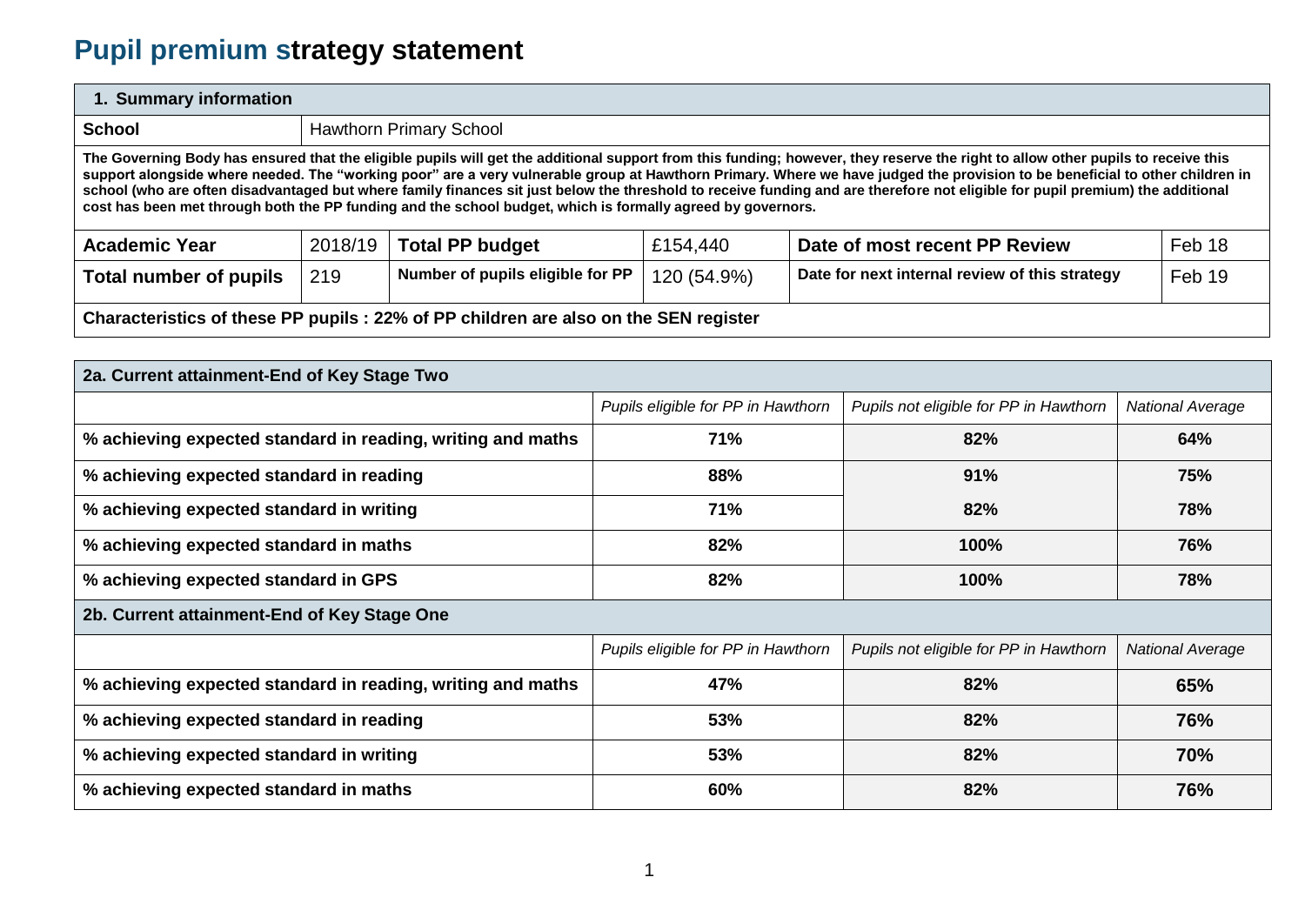| 2c. Current attainment-End of Reception                                                                                                                                                                                                                     |                                                                                                                                                                                                          |                                    |                                                                                                                                                                                                                                                                                          |                         |  |
|-------------------------------------------------------------------------------------------------------------------------------------------------------------------------------------------------------------------------------------------------------------|----------------------------------------------------------------------------------------------------------------------------------------------------------------------------------------------------------|------------------------------------|------------------------------------------------------------------------------------------------------------------------------------------------------------------------------------------------------------------------------------------------------------------------------------------|-------------------------|--|
|                                                                                                                                                                                                                                                             |                                                                                                                                                                                                          | Pupils eligible for PP in Hawthorn | Pupils not eligible for PP in Hawthorn                                                                                                                                                                                                                                                   | <b>National Average</b> |  |
|                                                                                                                                                                                                                                                             | % achieving good level of development                                                                                                                                                                    | 75%                                | 72%                                                                                                                                                                                                                                                                                      | Not yet available       |  |
|                                                                                                                                                                                                                                                             | % achieving expected standard in reading                                                                                                                                                                 | 75%                                | 72%                                                                                                                                                                                                                                                                                      | Not yet available       |  |
|                                                                                                                                                                                                                                                             | % achieving expected standard in writing                                                                                                                                                                 | 75%                                | 72%                                                                                                                                                                                                                                                                                      | Not yet available       |  |
|                                                                                                                                                                                                                                                             | % achieving expected standard in maths                                                                                                                                                                   | 83%                                | 72%                                                                                                                                                                                                                                                                                      | Not yet available       |  |
|                                                                                                                                                                                                                                                             | 2. Barriers to future attainment (for pupils eligible for PP)                                                                                                                                            |                                    |                                                                                                                                                                                                                                                                                          |                         |  |
|                                                                                                                                                                                                                                                             | In-school barriers (issues to be addressed in school, such as poor oral language skills)                                                                                                                 |                                    |                                                                                                                                                                                                                                                                                          |                         |  |
| Α.                                                                                                                                                                                                                                                          | Many of the PP children also have a SEN especially Speech and language difficulties and this manifests itself in Key stage 1 where PP children do<br>not perform as well.                                |                                    |                                                                                                                                                                                                                                                                                          |                         |  |
| <b>B.</b>                                                                                                                                                                                                                                                   | Low Prior Attainment is an issue and this prevents sustained high attainment, resulting in lower numbers achieving greater depth at the end of KS1<br>and KS2.                                           |                                    |                                                                                                                                                                                                                                                                                          |                         |  |
| C.                                                                                                                                                                                                                                                          | Attendance can be issue (PP 4.25% absence Non PP 2.69% absence 15/16). This reduces their school hours and can limit their ability to make<br>rapid progress in order to achieve their academic targets. |                                    |                                                                                                                                                                                                                                                                                          |                         |  |
|                                                                                                                                                                                                                                                             | External barriers (issues which also require action outside school, such as low attendance rates)                                                                                                        |                                    |                                                                                                                                                                                                                                                                                          |                         |  |
| Limited life and cultural experiences for some of our PP children restricts understanding of some curriculum areas (especially in writing); a lack of<br>D.<br>experience linked with low aspirations and lack of social interaction in different settings. |                                                                                                                                                                                                          |                                    |                                                                                                                                                                                                                                                                                          |                         |  |
|                                                                                                                                                                                                                                                             | 3. Desired outcomes (Desired outcomes and how they will be measured)<br><b>Success criteria</b>                                                                                                          |                                    |                                                                                                                                                                                                                                                                                          |                         |  |
| Α.                                                                                                                                                                                                                                                          | Improve Reading and Writing progress for PP pupils across Key Stage 2                                                                                                                                    |                                    | 100% of disadvantaged pupils to make at least<br>expected progress across KS2 in reading and<br>writing to be at least in line with the national<br>average in the 2019 statutory test outcomes.<br>This will be evidenced using termly data, pupil<br>progress meetings and monitoring. |                         |  |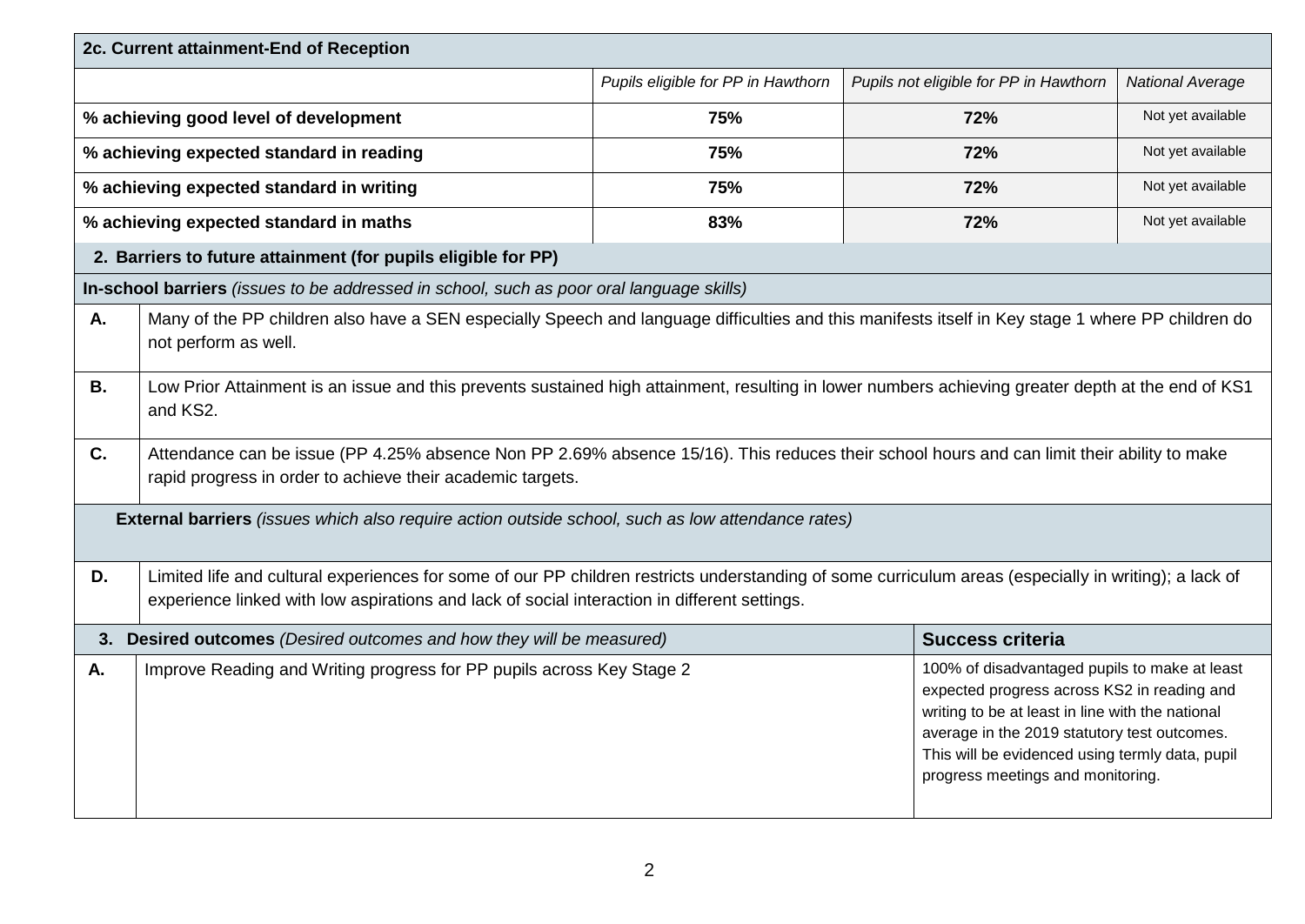| В. | Improve Reception and Key Stage 1 attainment in reading and writing for PP pupils | The gap between PP and other pupils further<br>closes with 65% of PP pupils to achieve the<br>expected standard in R and W. |
|----|-----------------------------------------------------------------------------------|-----------------------------------------------------------------------------------------------------------------------------|
| C. | Attendance rates improved for PP pupils                                           | To increase attendance for PP pupils to 95.5% in<br>order to further close the gap between PP and<br>other pupils.          |
|    |                                                                                   | Reduce PA for PP pupils across school; with<br>attendance for any who remain as PA continuing<br>to improve over time.      |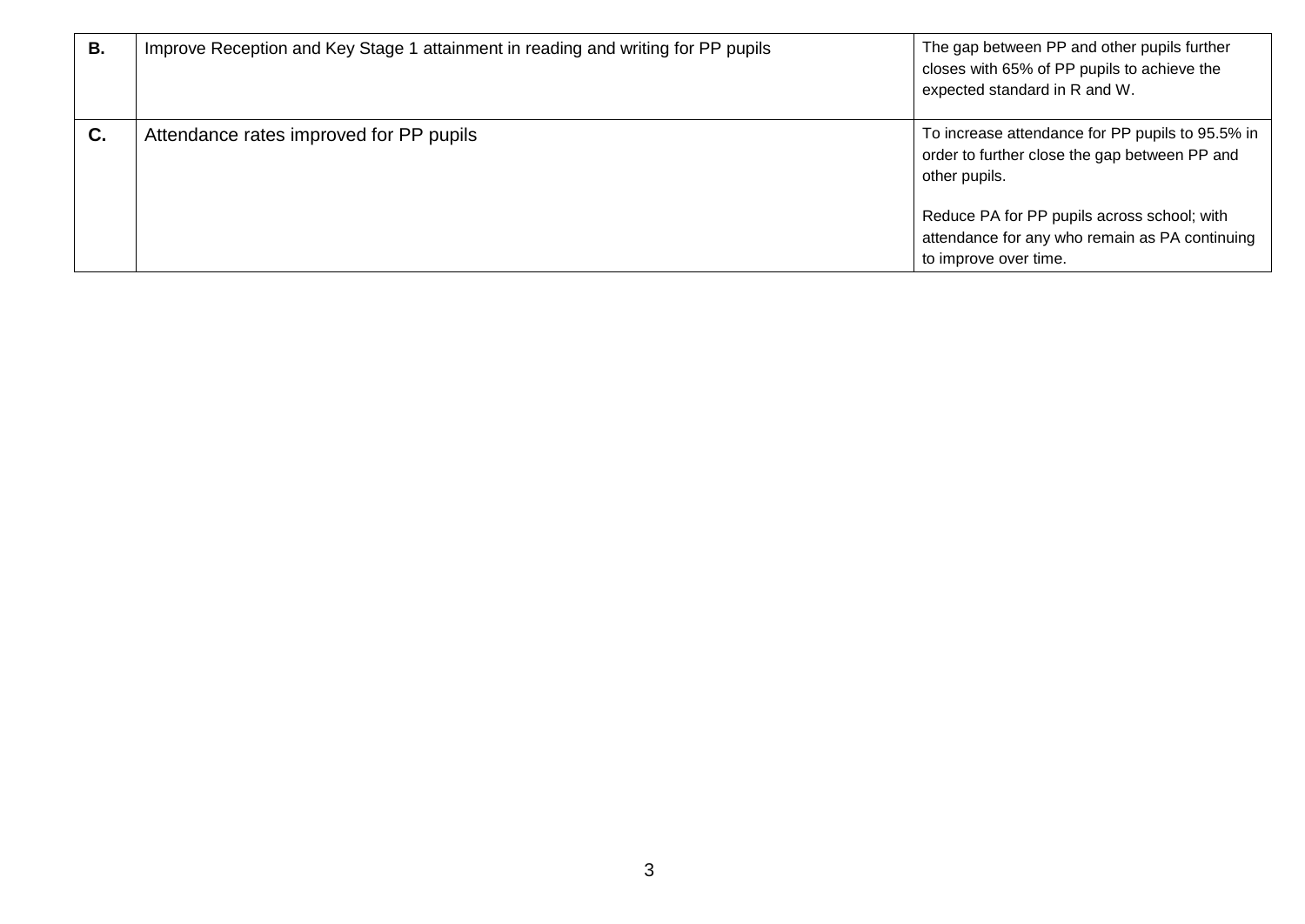| Academic year                                                                                                                                                                   | 2018/19                                                                                                                                                                                                                                               |                                                                                                                                                                                                                                                                                                                                                        |                                                                                                                                                                                                                                                                                                                                                                                                        |                                                      |                                                                                                                                                                |
|---------------------------------------------------------------------------------------------------------------------------------------------------------------------------------|-------------------------------------------------------------------------------------------------------------------------------------------------------------------------------------------------------------------------------------------------------|--------------------------------------------------------------------------------------------------------------------------------------------------------------------------------------------------------------------------------------------------------------------------------------------------------------------------------------------------------|--------------------------------------------------------------------------------------------------------------------------------------------------------------------------------------------------------------------------------------------------------------------------------------------------------------------------------------------------------------------------------------------------------|------------------------------------------------------|----------------------------------------------------------------------------------------------------------------------------------------------------------------|
|                                                                                                                                                                                 | targeted support and support whole school strategies                                                                                                                                                                                                  |                                                                                                                                                                                                                                                                                                                                                        | The three headings below enable schools to demonstrate how they are using the Pupil Premium to improve classroom pedagogy, provide                                                                                                                                                                                                                                                                     |                                                      |                                                                                                                                                                |
| i. Quality of teaching for all                                                                                                                                                  |                                                                                                                                                                                                                                                       |                                                                                                                                                                                                                                                                                                                                                        |                                                                                                                                                                                                                                                                                                                                                                                                        |                                                      |                                                                                                                                                                |
| <b>Desired outcome</b>                                                                                                                                                          | <b>Chosen action /</b><br>approach                                                                                                                                                                                                                    | What is the evidence and<br>rationale for this choice?                                                                                                                                                                                                                                                                                                 | How will you ensure it is<br>implemented well?                                                                                                                                                                                                                                                                                                                                                         | <b>Staff lead</b>                                    | When will you review<br>implementation?                                                                                                                        |
| A) Improve Reading and<br>Writing progress for PP<br>pupils across Key Stage 2<br>B) Improve Reception and<br>Key Stage 1 attainment in<br>reading and writing for PP<br>pupils | English and maths consultants<br>employed to advise, train and<br>support staff. Teachers are trained in<br>interventions in both English &<br>Maths strategies specifically for SEN<br>pupils and those who have been<br><b>Low Prior Attainment</b> | We wanted to ensure a<br>sustainable, strategic and<br>bespoke CPD programme led by<br>a highly qualified educational<br>consultant which would ensure<br>pedagogic development was a<br>high priority. This is said to be<br>effective in the Sutton Trust<br>Toolkit: Collaborative Learning-<br>Staff CPD covers all areas and<br>Oral Intervention | Strategic planning meeting with<br>external consultants (Liz<br>Bailey/Maths, Paul Daglish RWI) to<br>organise bespoke training.<br>Detailed CPD proposal with timings<br>and intended impact reported to the<br>Head Teacher and governors.<br>Ensure the programme is a key part<br>of staff training and monitoring<br>timetable.<br>Regular agenda item for leadership<br>team and staff meetings. | HT/DHT<br>Carly Lawrence<br>(Acting English<br>Lead) | End of each term when data is<br>collected.<br>Regular monitoring by Maths and<br>English leads - termly.<br>Teaching and Learning committee -<br>half termly. |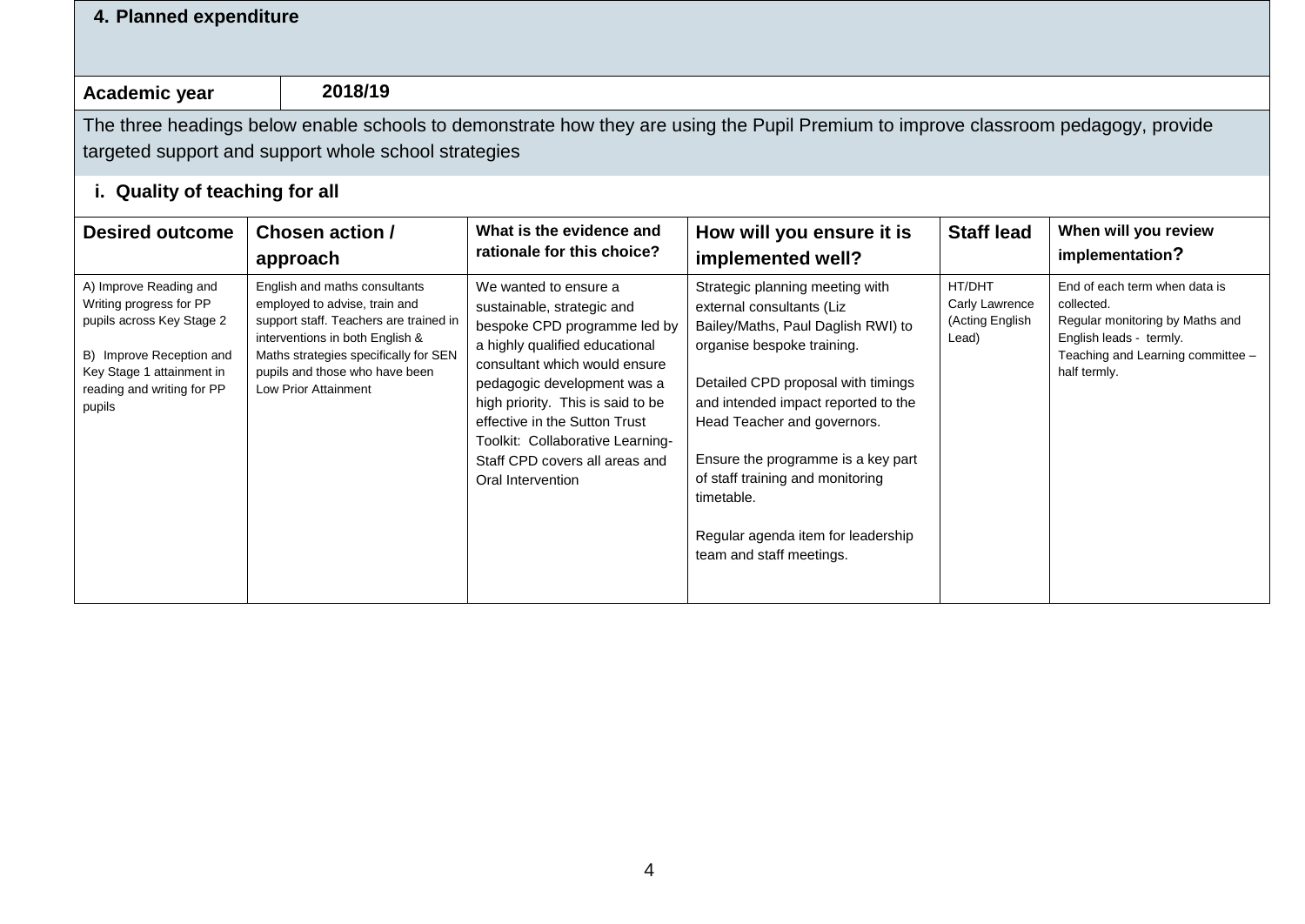| A) Improve Reading and<br>Writing progress for PP<br>pupils across Key Stage 2<br>B) Improve Reception and<br>Key Stage 1 attainment in<br>reading and writing for PP<br>pupils<br>C) Attendance rates<br>improved for PP pupils<br>ii. Targeted support | Attendance officer 2 days a week for<br>First day response, data collection,<br>monitoring, parent meetings and<br>prosecutions if necessary<br>Widening of our attendance<br>challenges to incentivise all pupils to<br>regularly attend school. This is<br>supported by evidence in the Sutton<br>Trust Toolkit: Social & Emotional<br>Learning and Parental Involvement.<br>All research evidences the link<br>between attendance and progress.<br>Full Time Family Support Officer to<br>work with key families |  | Attendance improved considerably<br>Part of the attendance policy (updated<br>last year to 96%<br>annually).<br>Phase Leaders Expectation and<br>Evidence document details<br>attendance monitoring.<br>Newsletters/website/display board for<br>updates to parents.<br>Weekly achievement assembly to<br>celebrate attendance - additional<br>attendance awards and initiatives.                                          |  | <b>Tracy Lake</b><br>(attendance<br>Officer)<br>Lorraine Shields<br>(Family Support<br>coordinator)<br>Total budgeted cost                                                                 | FGB meetings.<br>£66,135                                   | Safeguarding Governor's Committee<br>1/2 termly committee meetings and |                                                                                                                   |
|----------------------------------------------------------------------------------------------------------------------------------------------------------------------------------------------------------------------------------------------------------|---------------------------------------------------------------------------------------------------------------------------------------------------------------------------------------------------------------------------------------------------------------------------------------------------------------------------------------------------------------------------------------------------------------------------------------------------------------------------------------------------------------------|--|----------------------------------------------------------------------------------------------------------------------------------------------------------------------------------------------------------------------------------------------------------------------------------------------------------------------------------------------------------------------------------------------------------------------------|--|--------------------------------------------------------------------------------------------------------------------------------------------------------------------------------------------|------------------------------------------------------------|------------------------------------------------------------------------|-------------------------------------------------------------------------------------------------------------------|
| <b>Desired</b><br>outcome                                                                                                                                                                                                                                | <b>Chosen action / approach</b>                                                                                                                                                                                                                                                                                                                                                                                                                                                                                     |  | What is the evidence and<br>rationale for this choice?                                                                                                                                                                                                                                                                                                                                                                     |  | How will you ensure it<br>is implemented well?                                                                                                                                             | <b>Staff lead</b>                                          |                                                                        | When will you<br>review<br>implementation?                                                                        |
| A) Improve Reading<br>and Writing progress<br>for PP pupils across<br>Key Stage 2                                                                                                                                                                        | Additional Teaching and targeted intervention<br>support in Year 6 by DHT.                                                                                                                                                                                                                                                                                                                                                                                                                                          |  | Additional Teacher in year 6 has had a<br>clear impact in previous years.<br>DHT can offer targeted support to key<br>groups of children to ensure progress for<br>all groups.                                                                                                                                                                                                                                             |  | Monitored by head and<br>finance/staffing committee as<br>this is a large expenditure -<br>data to committee each term.                                                                    | <b>DHT</b><br>Carly Lawrence (Y6 teacher,<br>English Lead) |                                                                        | End of each term<br>when data is<br>collected.                                                                    |
| A) Improve Reading<br>and Writing progress<br>for PP pupils across<br>Key Stage 2<br>B) Improve<br>Reception and Key<br>Stage 1 attainment in<br>reading and writing for<br>PP pupils                                                                    | Speech therapist employed 1 day a week. Staff are<br>trained to deliver Word Aware and Talk boost Group<br>work in Sound Awareness, narrative and Early<br>sentence building                                                                                                                                                                                                                                                                                                                                        |  | The Sutton Trust Toolkit notes the positive<br>impact of Early Years Intervention. The<br>majority of our children enter the Early<br>Years with very low communication and<br>language skills. A bespoke, individualised<br>programme is needed for these children to<br>catch up. Clear evidence from last year<br>and national data that these approaches<br>support children with speech and language<br>difficulties. |  | Data is scrutinised by<br>head/Senco every term.<br>Planning and review meetings<br>with professionals each term.<br>Ongoing support and training<br>from speech and language<br>therapist | <b>SENDCO</b><br>HT<br><b>LEAPS SLT</b>                    |                                                                        | At the end of the<br>year once all data<br>has been analysed<br>and through termly<br>review meetings and<br>PPM. |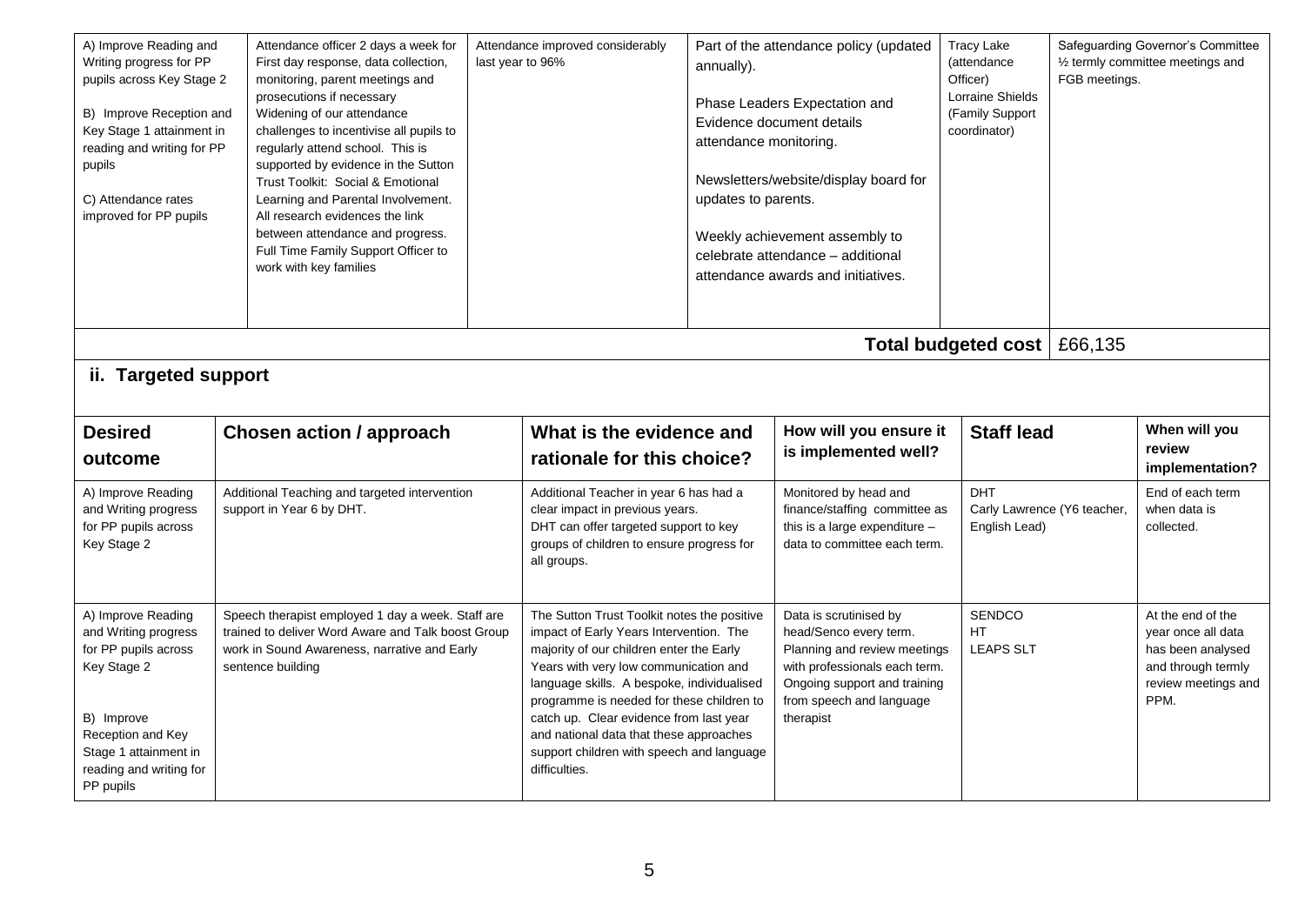| B) Improve<br>Reception and Key<br>Stage 1 attainment in<br>reading and writing for<br>PP pupils                                | Educational Psychologists employed to cover<br>Individual casework, staff training as required<br>Additional SEN advisor support to encourage<br>Cross Trust working and sharing of good<br>practice. | Early Intervention proven to have greatest<br>impact long term. Will raise attainment low<br>down the school reducing Low Prior<br>Attainment numbers<br>The school and families gain great insight<br>into targeted support for disadvantaged<br>pupils with SEND through advice and<br>reports. Sutton Trust Toolkit also<br>highlights the positive benefits of Social &<br><b>Emotional Learning and Behaviour</b><br>Interventions |             | Data is scrutinised by<br>head/Senco every term.<br>Planning and review meetings<br>with professionals each term<br>SLA for EP time and LEAPS<br>SALT support | <b>SENDCO</b><br><b>HT</b>             |                 | Reporting to<br>Teaching and<br>learning committee<br>1/2. Termly                                                                  |
|---------------------------------------------------------------------------------------------------------------------------------|-------------------------------------------------------------------------------------------------------------------------------------------------------------------------------------------------------|-----------------------------------------------------------------------------------------------------------------------------------------------------------------------------------------------------------------------------------------------------------------------------------------------------------------------------------------------------------------------------------------------------------------------------------------|-------------|---------------------------------------------------------------------------------------------------------------------------------------------------------------|----------------------------------------|-----------------|------------------------------------------------------------------------------------------------------------------------------------|
| B) Improve<br>Reception and Key<br>Stage 1 attainment in<br>reading and writing for<br>PP pupils                                | Additional SEN Teaching assistants across EYFS<br>and KS1 - targeted support for<br>phonics/reading/speech and language                                                                               | Last year's results demonstrate that this<br>additional staffing improve attainment -<br>especially in Reception and KS1 phonics.<br>Teachers and highly trained and skilled<br>TAs work very closely together (This<br>approach being recognised by Sutton<br>Trust as the way additional TAs do make a<br>difference)                                                                                                                 |             | Data is scrutinised by<br>head/Sendco every term.                                                                                                             | <b>SENDCO</b><br>HT.                   |                 | At the end of the<br>year once all data<br>has been analysed.<br>Reporting to<br>Teaching and<br>learning committee<br>1/2. Termly |
| A) Improve Reading<br>and Writing progress<br>for PP pupils across<br>Key Stage 2                                               | 2 members of staff work for a week in the Easter<br>holidays running Booster classes for Y6 to ensure<br>they do not lose motivation.                                                                 | Sutton Trust evidence for Summer schools<br>is clear, children usually all attend Easter<br>school although it is voluntary.                                                                                                                                                                                                                                                                                                            |             | Head checks on quality of<br>Easter school.                                                                                                                   | <b>DHT</b><br>Year 6 staff             |                 | End of each term<br>when data is<br>collected.                                                                                     |
|                                                                                                                                 |                                                                                                                                                                                                       |                                                                                                                                                                                                                                                                                                                                                                                                                                         |             |                                                                                                                                                               | Total budgeted cost   £69,463          |                 |                                                                                                                                    |
| iii.                                                                                                                            | <b>Other approaches</b>                                                                                                                                                                               |                                                                                                                                                                                                                                                                                                                                                                                                                                         |             |                                                                                                                                                               |                                        |                 |                                                                                                                                    |
| <b>Desired outcome</b>                                                                                                          | Chosen action /                                                                                                                                                                                       | What is the evidence and                                                                                                                                                                                                                                                                                                                                                                                                                |             | How will you ensure it is                                                                                                                                     | <b>Staff lead</b>                      |                 | When will you review                                                                                                               |
|                                                                                                                                 | approach                                                                                                                                                                                              | rationale for this choice?                                                                                                                                                                                                                                                                                                                                                                                                              |             | implemented well?                                                                                                                                             |                                        | implementation? |                                                                                                                                    |
| A) Improve Reading and Writing<br>progress for PP pupils across<br>Key Stage 2<br>C) Attendance rates improved<br>for PP pupils | 1:1 counselling 3 hours a<br>week                                                                                                                                                                     | This approach has had an enormous impact<br>on individuals whose home circumstances and<br>wellbeing are having an impact on their<br>emotions leaving unable to access learning.                                                                                                                                                                                                                                                       | counsellor. | SLT to check quality, parental and child<br>feedback crucially important. Termly<br>planning and review meetings with                                         | Lorraine Shields<br>(FSC)<br><b>HT</b> | counsellor      | 1/2 termly feedback meetings with                                                                                                  |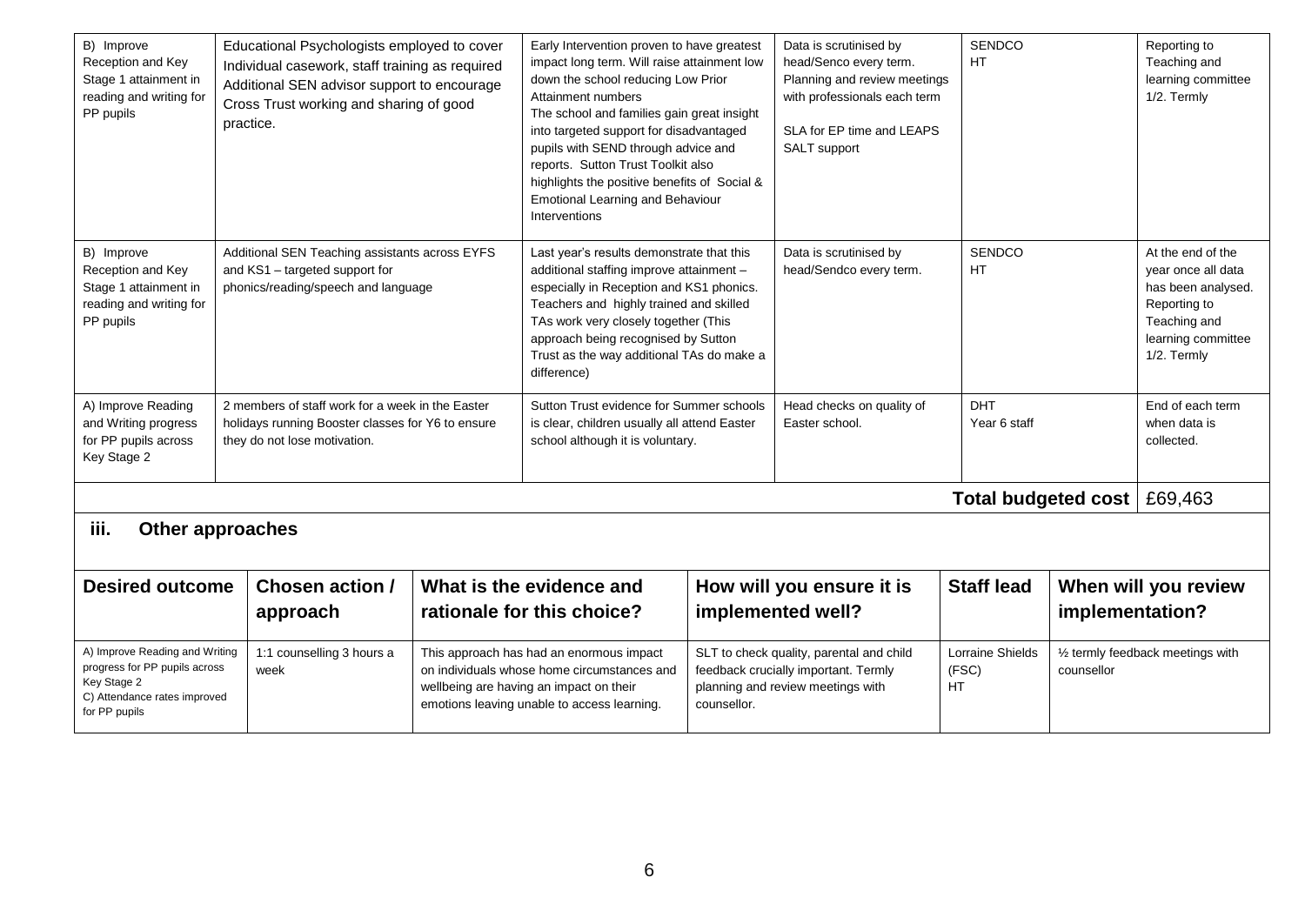| A) Improve Reading and Writing<br>progress for PP pupils across<br>Key Stage 2<br>B) Improve Reception and Key<br>Stage 1 attainment in reading<br>and writing for PP pupils<br>C) Attendance rates improved<br>for PP pupils                                                                                                                                          | Forest School accredited<br>training for 1 teacher<br>2 ARC teachers trained to<br>deliver Forest School.                                                            | Forest school was trialled with Y4 last year,<br>enormously beneficial to engagement and<br>confidence of children involved. This training<br>will ensure all children will benefit from these<br>experiences as we have the facilities at school | SLT to observe lessons over the year.<br>Forest School Research project - ARC<br>staff/Newcastle University.                                                                                                                 | Cath McMullen -<br>Mainstream<br><b>Forest School</b><br>delivery<br>ARC staff | Annually after training complete<br>Teaching and Learning Committee<br>half termly |  |  |
|------------------------------------------------------------------------------------------------------------------------------------------------------------------------------------------------------------------------------------------------------------------------------------------------------------------------------------------------------------------------|----------------------------------------------------------------------------------------------------------------------------------------------------------------------|---------------------------------------------------------------------------------------------------------------------------------------------------------------------------------------------------------------------------------------------------|------------------------------------------------------------------------------------------------------------------------------------------------------------------------------------------------------------------------------|--------------------------------------------------------------------------------|------------------------------------------------------------------------------------|--|--|
| A) Improve Reading and Writing<br>progress for PP pupils across<br>Key Stage 2<br>B) Improve Reception and Key<br>Stage 1 attainment in reading<br>and writing for PP pupils<br>C) Attendance rates improved<br>for PP pupils                                                                                                                                          | Theatre visits, concerts,<br>trip to Leeds/Liverpool,<br>residential experiences,<br>storytelling workshops,<br>theatre productions in<br>school, educational visits | The children often have very limited cultural<br>and learning opportunities at home and this is<br>essential for them to develop all aspects of<br>their learning; applying the skills they learn in<br>class to new situations.                  | Discussions with pupils/school council<br>Evaluations following on from planned<br>activities<br>Parental and pupil feedback forms<br>Evaluations gathered by Newcastle<br>University staff - parent/staff/pupil<br>surveys. | HT.<br>In Harmony staff<br>Class teachers                                      | Across the course of the year<br>following each activity.                          |  |  |
|                                                                                                                                                                                                                                                                                                                                                                        | Total budgeted cost   £18,842                                                                                                                                        |                                                                                                                                                                                                                                                   |                                                                                                                                                                                                                              |                                                                                |                                                                                    |  |  |
| Other interventions which have no cost attached are Social and Emotional learning approaches which all our staff are trained in; Metacognition<br>and self regulation approaches which are the core principles behind the In Harmony programme.<br>Wide range of focused interventions that are delivered by staff across school - tracked using intervention tracker. |                                                                                                                                                                      |                                                                                                                                                                                                                                                   |                                                                                                                                                                                                                              |                                                                                |                                                                                    |  |  |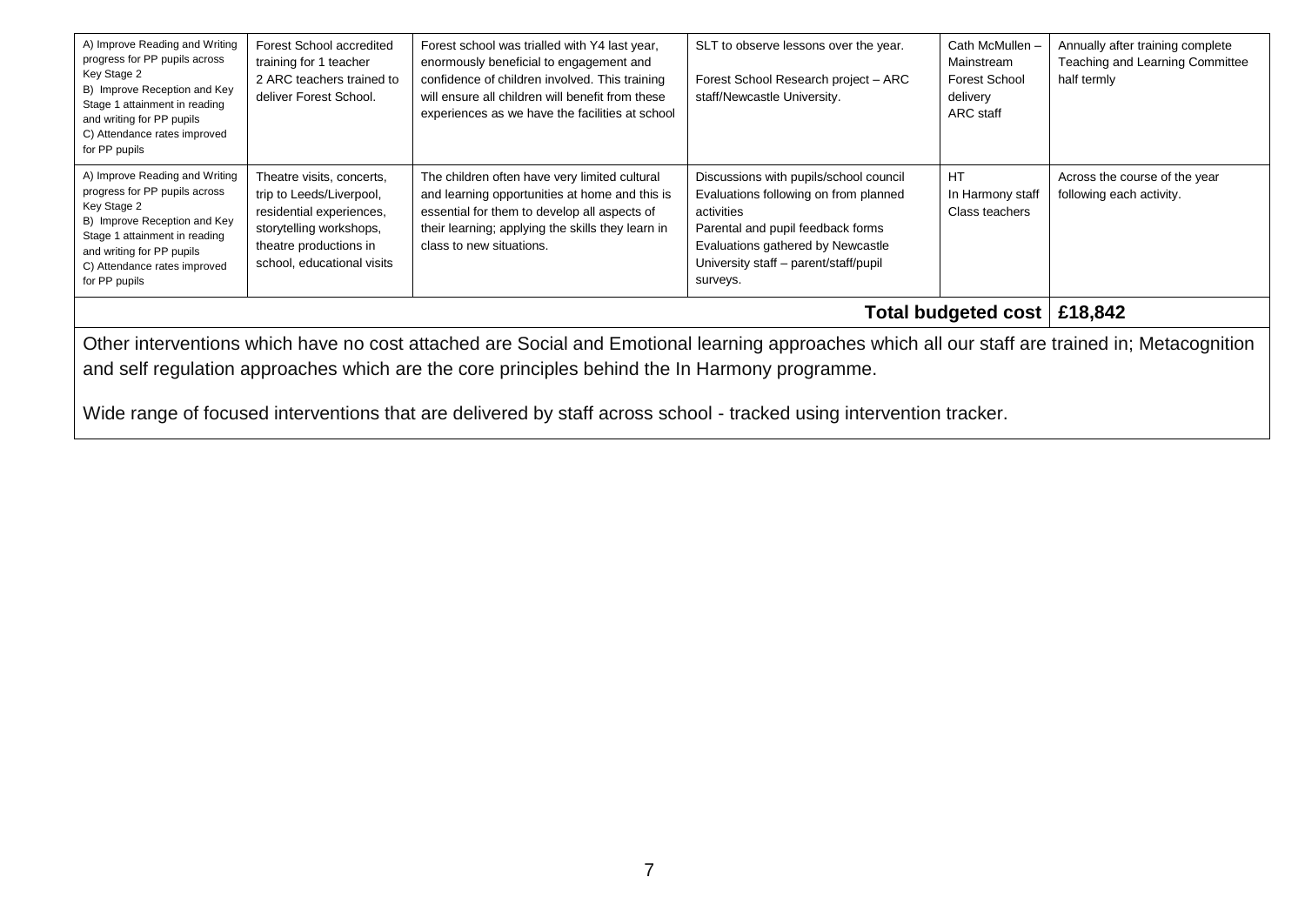| A. Review of expenditure Completed July 18       |                                                                                                                                                                                                                                                                |                                                                                                                                                                                                                                                                                                                                                                                                                                                                                                |                                                                                                                                                                                                                                                                                                                                                          |             |  |
|--------------------------------------------------|----------------------------------------------------------------------------------------------------------------------------------------------------------------------------------------------------------------------------------------------------------------|------------------------------------------------------------------------------------------------------------------------------------------------------------------------------------------------------------------------------------------------------------------------------------------------------------------------------------------------------------------------------------------------------------------------------------------------------------------------------------------------|----------------------------------------------------------------------------------------------------------------------------------------------------------------------------------------------------------------------------------------------------------------------------------------------------------------------------------------------------------|-------------|--|
| <b>Previous Academic Year</b>                    |                                                                                                                                                                                                                                                                |                                                                                                                                                                                                                                                                                                                                                                                                                                                                                                |                                                                                                                                                                                                                                                                                                                                                          |             |  |
| i. Quality of teaching for all                   |                                                                                                                                                                                                                                                                |                                                                                                                                                                                                                                                                                                                                                                                                                                                                                                |                                                                                                                                                                                                                                                                                                                                                          |             |  |
| <b>Desired outcome</b>                           | <b>Chosen action</b><br>/ approach                                                                                                                                                                                                                             | <b>Estimated impact:</b> Did you meet the<br>success criteria? Include impact on pupils<br>not eligible for PP, if appropriate.                                                                                                                                                                                                                                                                                                                                                                | <b>Lessons learned</b><br>(and whether you will continue with this approach)                                                                                                                                                                                                                                                                             | <b>Cost</b> |  |
| Improved teacher skills<br>impacts on ALL pupils | English and maths<br>consultants employed to<br>advise, train and support<br>staff. Teachers are<br>trained in interventions<br>in both English & Maths<br>strategies specifically for<br>SEN pupils and those<br>who have been Low<br><b>Prior Attainment</b> | GLD improved for all and for PP children - PP children out<br>performed Non PP in Reception July 2018.<br>KS2 Reading/Writing/Maths improved with PP exceeding<br>national average in all but writing and making progress<br>towards Non PP.<br>Observations show improved teaching across the board.<br>Books show improved quality of teaching. Improvements from<br>in house and external training have had a positive impact in<br>teaching and learning, especially in reading and maths. | The 1:1 bespoke training has had huge impact on teaching.<br>CLPE training has been effective as staff attending training<br>have been able to cascade knowledge to staff through in<br>House CPD sessions.<br>This approach will be extended through the introduction of<br>Literature Works training which more staff can access on a<br>termly basis. |             |  |
| Improve attendance of PP<br>children             | Attendance officer 2<br>days a week for First<br>day response, data<br>collection, monitoring,<br>parent meetings and                                                                                                                                          | PP attendance to Half term 5 is 95, 12 This better than same<br>period 2015/16                                                                                                                                                                                                                                                                                                                                                                                                                 | Attendance officer employed by school has a good<br>knowledge of the families and is able to develop strong<br>relationships with children and parents.                                                                                                                                                                                                  | £28,547     |  |
| ii. Targeted support                             |                                                                                                                                                                                                                                                                |                                                                                                                                                                                                                                                                                                                                                                                                                                                                                                |                                                                                                                                                                                                                                                                                                                                                          |             |  |
| <b>Desired outcome</b>                           | <b>Chosen action</b>                                                                                                                                                                                                                                           | <b>Estimated impact:</b> Did you meet the                                                                                                                                                                                                                                                                                                                                                                                                                                                      | <b>Lessons learned</b>                                                                                                                                                                                                                                                                                                                                   | Cost        |  |
|                                                  | / approach                                                                                                                                                                                                                                                     | success criteria? Include impact on pupils                                                                                                                                                                                                                                                                                                                                                                                                                                                     | (and whether you will continue with this approach)                                                                                                                                                                                                                                                                                                       |             |  |
|                                                  |                                                                                                                                                                                                                                                                | not eligible for PP, if appropriate.                                                                                                                                                                                                                                                                                                                                                                                                                                                           |                                                                                                                                                                                                                                                                                                                                                          |             |  |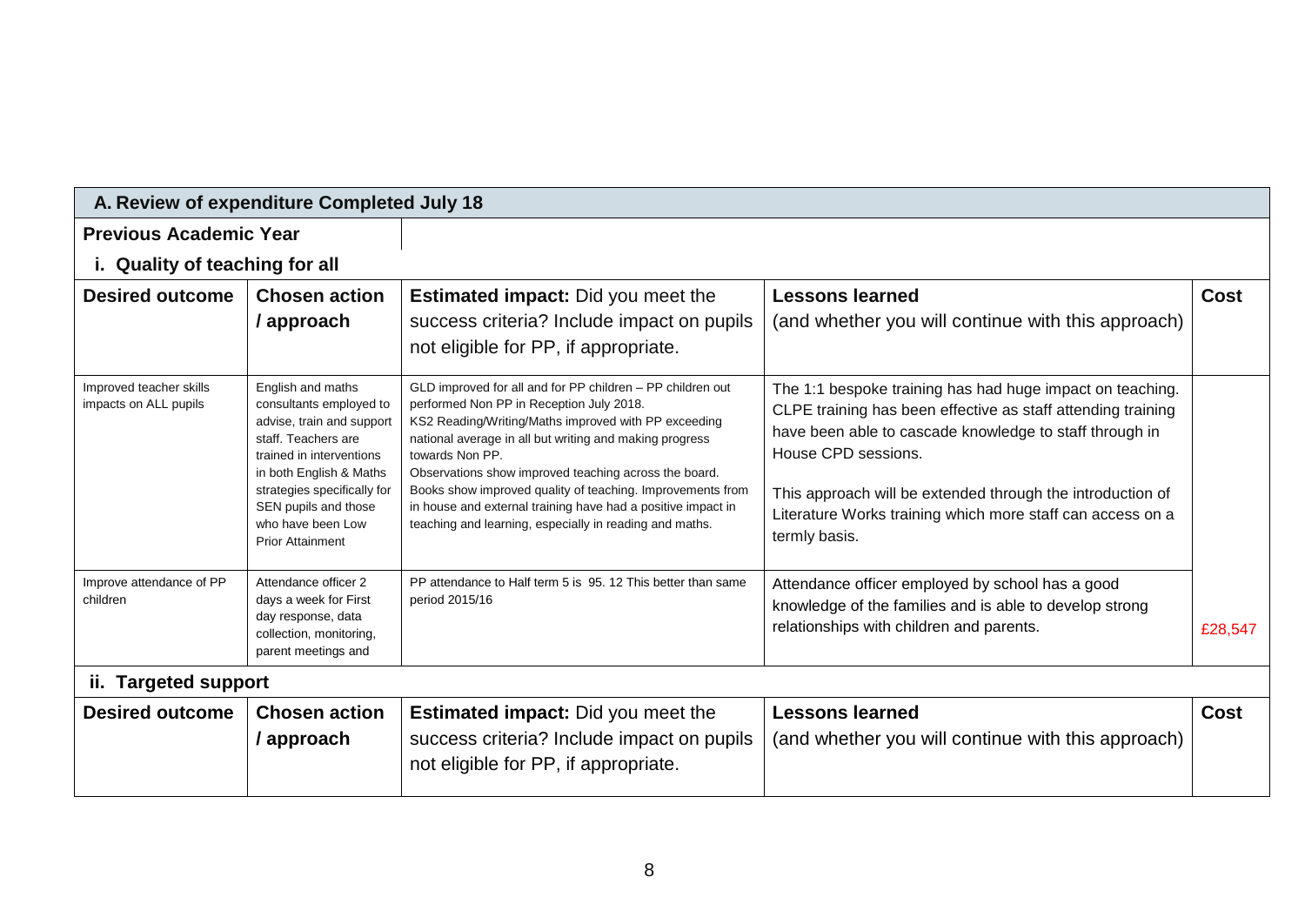| Y6 results are at national<br>averages July 2018                                                                                                                           | Additional teacher in Y6<br>to ensure progress is<br>rapid and secure.                                                                                                                       | Continued progress with KS2 results exceeding national<br>averages in all but writing.<br>Only maintained for 2 terms (maternity leave).<br>Final term supported by AHT.                                                                                                                                 | Remain with as much additional support as budget will<br>allow going forward into 2018-19. Consider new ways to<br>manage additional teaching groups in year 6 without<br>maintaining 2 full time year 6 teachers.                                                                                    |             |
|----------------------------------------------------------------------------------------------------------------------------------------------------------------------------|----------------------------------------------------------------------------------------------------------------------------------------------------------------------------------------------|----------------------------------------------------------------------------------------------------------------------------------------------------------------------------------------------------------------------------------------------------------------------------------------------------------|-------------------------------------------------------------------------------------------------------------------------------------------------------------------------------------------------------------------------------------------------------------------------------------------------------|-------------|
| Disadvantaged pupils with<br>SEN have their underlying<br>needs met at the earliest<br>possible stage and are<br>therefore ready to learn and<br>make accelerated progress | Speech therapist<br>employed 2 days a<br>week. Staff are trained<br>to deliver Word Aware<br>and Talk boost Group<br>work in Sound<br>Awareness, narrative<br>and Early sentence<br>building | GLD especially improved after interventions by SPO and Lang<br>therapist. Children make rapid progress on entry to school and<br>any additional needs are identified early.<br>All teachers more confident in identifying and supporting Sp<br>and Lang difficulties. SEN results in KS1 and 2 improved. | LEAPS will continue to be bought in at 1 day a week. Staff have previously<br>received high levels of support and training and are more confident to<br>deliver programmes in school.                                                                                                                 |             |
|                                                                                                                                                                            | Educational<br>Psychologists employed<br>2 days a week.<br>Individual casework,<br>staff training                                                                                            | Early Intervention has helped with the success this year. SEN<br>children report feeling supported, SEN interventions are<br>regularly monitored by SENCo<br>LA was not able to offer all of the sessions planned.                                                                                       | 1:1 assessmant work with children is valuable and gives staff the<br>knowledge they require to meet the needs of individuals in class.<br>Continue to develop problem solving and training opportunities which<br>supports staff working with challenging pupils with a range of additional<br>needs. |             |
| Disadvantaged pupils in<br>Reception and Key Stage 1<br>make rapid progress in the<br>early years of school.                                                               | <b>Additional SEN</b><br>Teaching Assistants.<br>In Reception to ensure<br>early intervention<br>In KS1 for additional<br>support with reading.                                              | This year's results in reception and KS1 phonics demonstrate<br>that this additional staffing improve attainment.<br>Additional focus on reading this year with additional resources<br>in school will be supported by the additional TA working across<br><b>KS1.</b>                                   | To continue with additional support in Reception and KS1 as long as<br>budget allows.                                                                                                                                                                                                                 |             |
| Y6 Easter school                                                                                                                                                           | 2 members of staff work<br>for a week in the Easter<br>holidays running Booster<br>classes for Y6 to ensure<br>they do not lose<br>motivation.                                               | The majority of children attended Easter school and made sure<br>they kept up their work during the holidays. Activities planned<br>supported the children to maintain their basic skills as well as<br>team work and problem solving.                                                                   | Continue into next school year.                                                                                                                                                                                                                                                                       | £128,386    |
| iii. Other approaches                                                                                                                                                      |                                                                                                                                                                                              |                                                                                                                                                                                                                                                                                                          |                                                                                                                                                                                                                                                                                                       |             |
| <b>Desired outcome</b>                                                                                                                                                     | <b>Chosen action</b><br>/ approach                                                                                                                                                           | <b>Estimated impact:</b> Did you meet the<br>success criteria? Include impact on pupils<br>not eligible for PP, if appropriate.                                                                                                                                                                          | <b>Lessons learned</b><br>(and whether you will continue with this approach)                                                                                                                                                                                                                          | <b>Cost</b> |